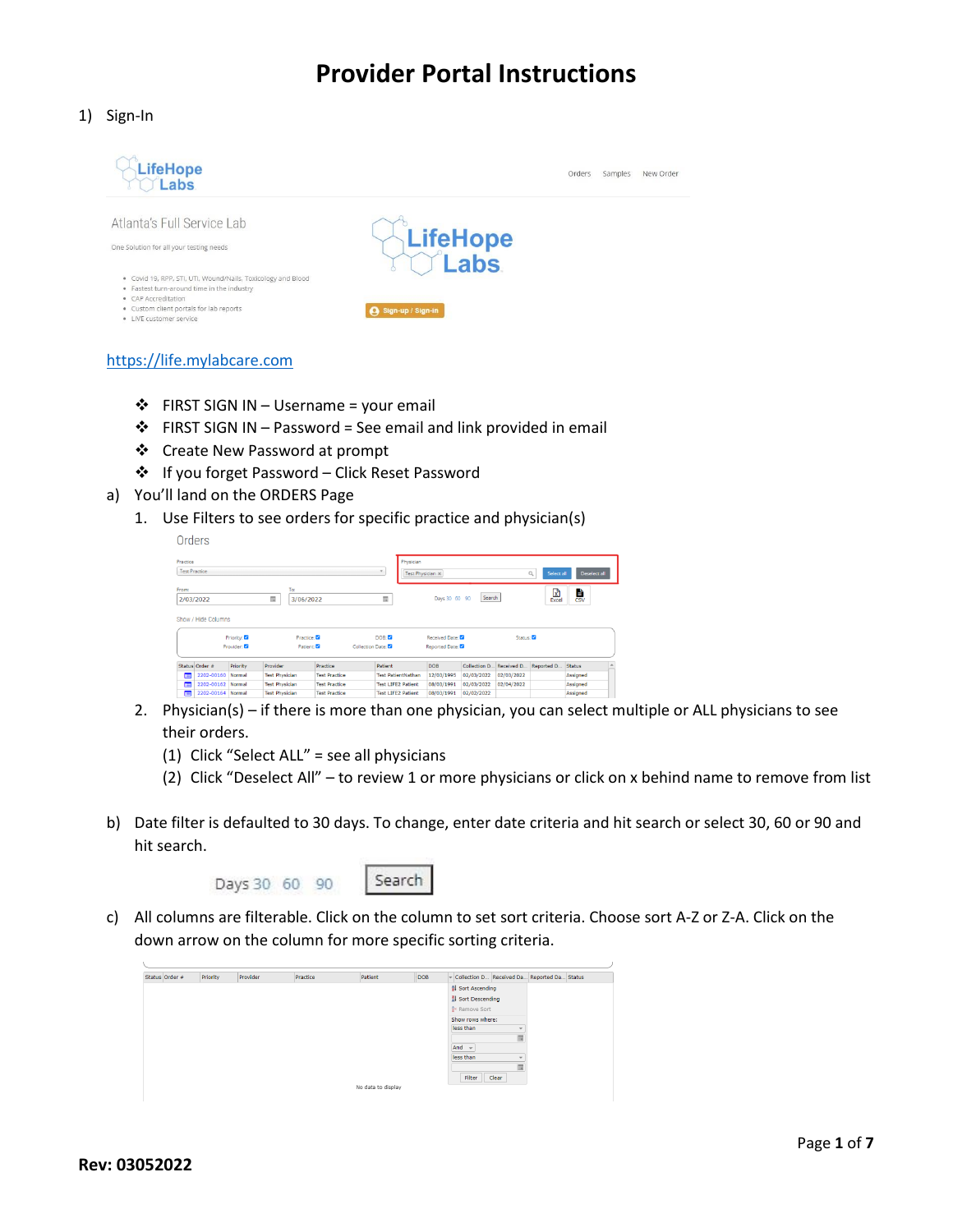- d) Samples "ON HOLD" look at the top of the orders list. Far right column shows the status of the sample.
	- 1. If additional information is needed by lab personnel once the sample is received, an email will go out to the contacts at the practice AND this ON HOLD status will be present.
	- 2. To see what is missing:
		- (1) Click on the second column (Order #)
		- (2) At the top of the order will be the Sample Issue and the Plan of Action
		- (3) Scroll through the Edit Order below and fix or enter the missing/incorrect information
		- (4) Scroll to the bottom of the page and click submit
		- (5) An email will automatically go back to the lab with the information you updated.
		- (6) The sample will be taken off hold for reporting
		- **(7) PLEASE NOTE: A final report WILL NOT BE RELEASED if the ON HOLD status is on a sample.**
- e) Far left column "Status" will show progression of the samples.

| Status Order #     |
|--------------------|
| $\equiv$ 2201-0044 |
| 2201-00448         |

- f) Within the "Status" of an order you can:
	- 1. Open the report by clicking "View Order"

| Patient: Test PatientNathan                      | DOB: 12/3/1995<br>Order #: 2202-00160                                  | Physician: Test Physician                                                                  | B            |
|--------------------------------------------------|------------------------------------------------------------------------|--------------------------------------------------------------------------------------------|--------------|
| Sample: G22B009D                                 | Test Date: 02/03/2022                                                  | Sample Collection Date: 02/03/2022                                                         |              |
| 豐<br>Ð<br>Θ<br>Б<br>Ordered<br>Arrived<br>Tests: | ₩<br>$\bullet$<br>$\bullet$<br>O<br>Accessioned<br>Plated<br>Extracted | $\mathscr{B}$<br>⊙<br>$\bullet$<br>Θ<br>O<br>≏<br>Running<br>Review<br>Pending<br>Reported | $\checkmark$ |
| UTI Assay<br>ABR Assay                           |                                                                        |                                                                                            |              |

2. If 2 samples were created, then you will see the workflow in the lab on the two samples and they will move through the lab independently of each other.

| Patient: Beth Hoobie                                                    | DOB: 1/1/2000                                | Order #: 2203-00462                      | Physician: Test Physician                                                         | ЕЗ            |
|-------------------------------------------------------------------------|----------------------------------------------|------------------------------------------|-----------------------------------------------------------------------------------|---------------|
| Sample: G22C01BC                                                        |                                              | Test Date: 03/05/2022                    | Sample Collection Date: 03/05/2022                                                |               |
| 睜<br>Θ<br>Θ<br>F<br>Arrived<br>Ordered                                  | ₩<br>Θ<br>Accessioned<br>Plated              | $\bullet$<br>Θ<br>Extracted              | B,<br>Θ<br>Ā<br>$\bullet$<br>Θ<br>Running<br>Pending<br>Review                    | Θ<br>Reported |
| Tests:<br>Influenza A<br>Influenza B<br>RSV A&B<br>SARS-CoV-2 PCR assay | CFR PC RSV A<br>CFR PC RSV B<br>CFR PC Flu A | Cov/Flu/RSV NTC                          | CFR PC Flu B<br>CFR CoV2 N1                                                       |               |
| Sample: G22C01BF                                                        |                                              | Test Date: 03/05/2022                    | Sample Collection Date: 03/05/2022                                                |               |
| E<br>Θ<br>Θ<br>╒<br>Arrived<br>Ordered<br>Test: UTI Assay               | ₩<br>⊻<br>$\bullet$<br>Accessioned<br>Plated | τ<br>$\bullet$<br>$\bullet$<br>Extracted | $\mathscr{B}$<br>⊙<br>즈<br>$\bullet$<br>$\bullet$<br>Running<br>Pending<br>Review | ⊖<br>Reported |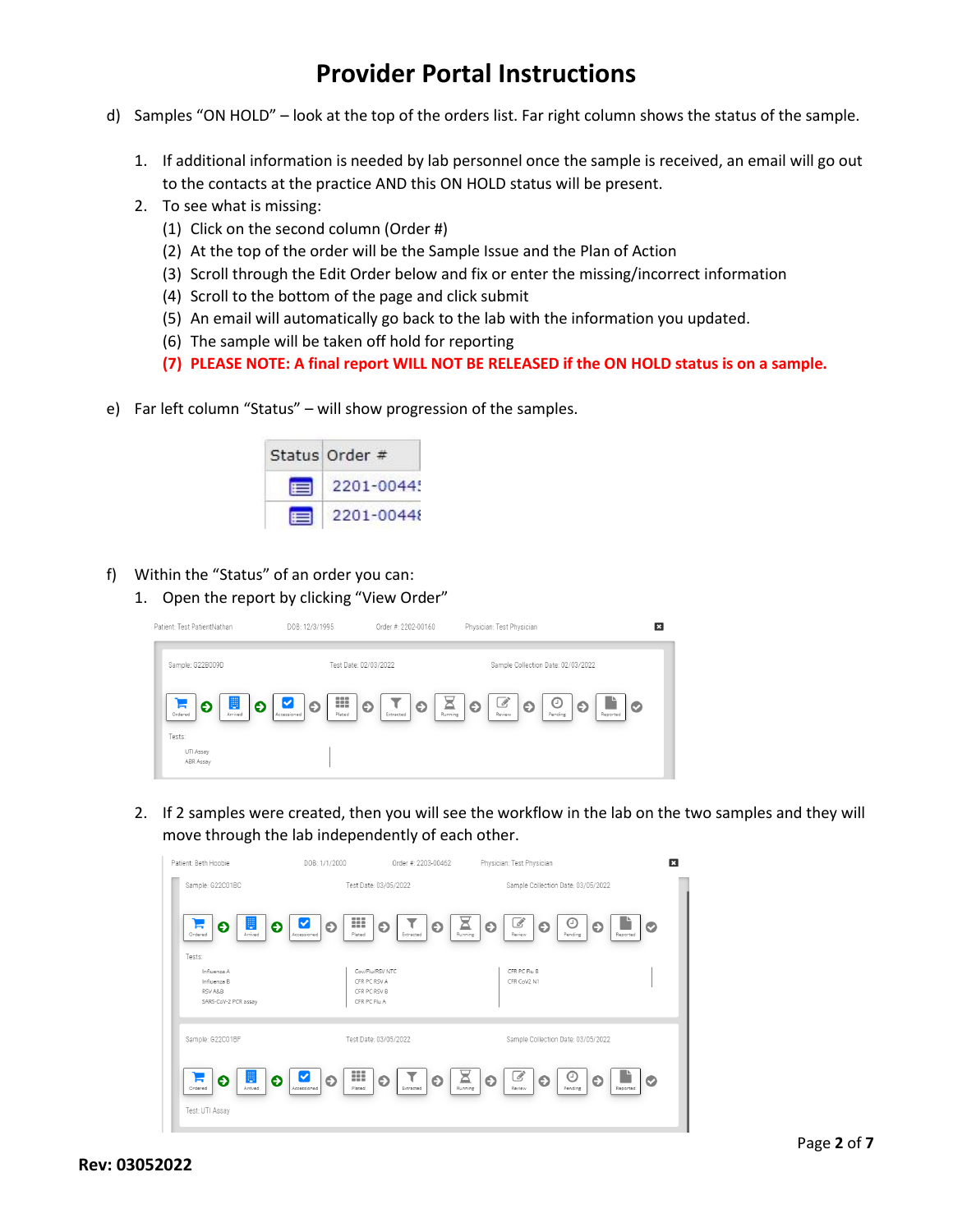- 3. Information on this page Order #, Sample #, Test Date, Tests added to the Sample AND
	- (1) A diagram of where the sample is in the laboratory. As the sample moves through the lab, each icon turns blue. Once the sample shows as "Reported", you will be able to get the final report at the bottom of the page

|                 |                    | Associated Files |                  |
|-----------------|--------------------|------------------|------------------|
|                 |                    |                  |                  |
| File Name       | Report Type        | File Type        | <b>View File</b> |
| requisition.pdf | Requisition Report | application/pdf  | View File        |
| labels.pdf      | Order Labels       | application/pdf  | View File        |

- (2) A final Report section will have a link to the report
- (3) Requisition form can be viewed, downloaded or printed
- (4) Sample Labels can be reprinted
- 2) Samples Select at Top Right Corner allows you to see individual orders by patient
	- a) Select Practice ONLY NEED TO SELECT IF MULTIPLE LOCATIONS OR PRACTICES ARE ASSIGNED
	- b) Select Physician ONLY NEED TO SELECT IF MULTIPLE PHYSICIANS ARE ASSIGNED
	- c) Select Patient (optional) All patient samples will appear if you do not select a patient.
		- 1. After choosing it will pull up all of their existing orders & results
		- 2. You can hide and show different columns to make it easier to view
		- 3. Click on left hand status to see where the sample is in the lab, to view the requisition form or to reprint a barcode label for a sample.

| Practice |                         |           |                                  | Physician             |                  | Patient<br><b>Test Patient</b> |               |                  | $\mathbb{R}$<br>È<br>CSV<br>Excel |          |
|----------|-------------------------|-----------|----------------------------------|-----------------------|------------------|--------------------------------|---------------|------------------|-----------------------------------|----------|
|          | <b>Test Practice</b>    |           |                                  | <b>Test Physician</b> |                  |                                |               |                  |                                   |          |
|          | Show / Hide Columns     |           |                                  |                       |                  |                                |               |                  |                                   |          |
|          |                         | Priority: |                                  | Patient:              | Collection Date: |                                | Test Date:    |                  |                                   |          |
|          |                         | Test: 2   |                                  | DOB:                  | Recieved Date:   |                                | Status:       |                  |                                   |          |
|          | Status Sample  Priority |           | Test                             | Patient               | DOB              | Collection Date                | Recieved Date | <b>Test Date</b> | Status                            | Results  |
| E        | G22A01 Normal           |           | SARS-CoV-2 PCR assa Test Patient |                       | 08/04/1991       | 01/25/2022                     | 01/25/2022    | 01/25/2022       | Complete                          | Negative |
| E        | G21L08F8 Normal         |           | SARS-CoV-2 PCR assa Test Patient |                       | 08/04/1991       | 12/30/2021                     | 02/21/2022    | 12/30/2021       | Assigned                          |          |
| 肩        | G22A01 Normal           |           | UTI Assay w/ABR                  | <b>Test Patient</b>   | 08/04/1991       | 01/25/2022                     | 01/25/2022    | 01/25/2022       | Assigned                          |          |

- 3) New Orders Select at Top Right Corner
	- a) Select Practice ONLY NEED TO SELECT IF MULTIPLE LOCATIONS OR PRACTICES ARE ASSIGNED
	- b) Select Physician ONLY NEED TO SELECT IF MULTIPLE PHYSICIANS ARE ASSIGNED (sample selection is available as described 1(a) above.
	- c) Will auto populate if one practice and one physician.

| LifeHope<br>C Labs                                 | Orders | Samples | New Order |
|----------------------------------------------------|--------|---------|-----------|
| New Order                                          |        |         |           |
| Practice *                                         |        |         |           |
| <b>Test Practice</b><br>Choose Physician Account * |        |         |           |
| <b>Test Physician</b>                              |        |         |           |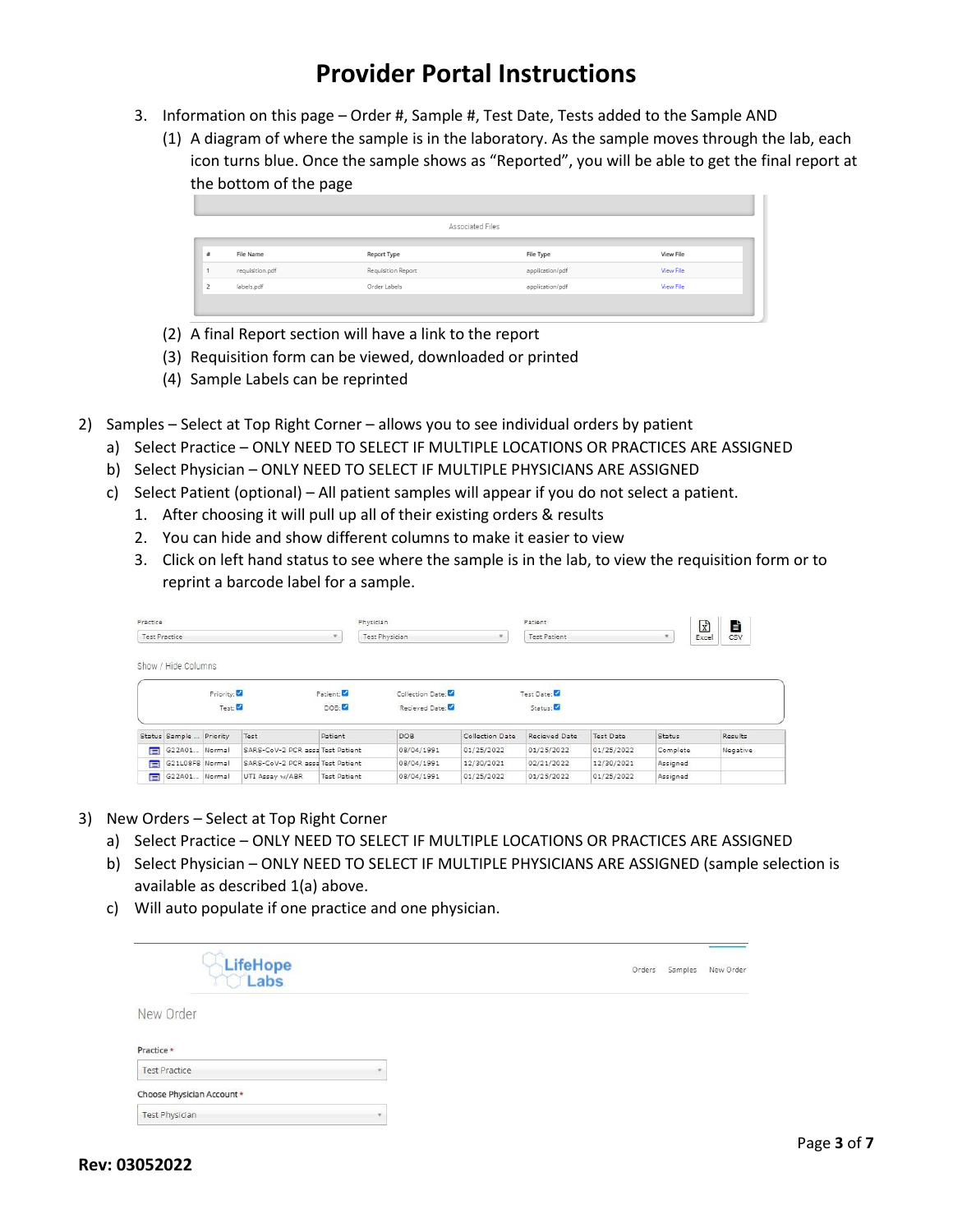- d) Select Payment If your practice only has one payment type, there will not be options to select from. It will auto populate.
	- 1. If insurance, only "Normal" priority is allowed
		- (1) If insurance, insurance section opens up to add information
	- 2. If CLS (Contract Lab Service), options to select Normal or STAT
		- (1) STAT has a note "Extra Cost" (pricing is set at the practice level)

| Choose a Payment Type * | Priority *        |  |
|-------------------------|-------------------|--|
| Insurance Pay           | Normal            |  |
|                         | Select            |  |
|                         | <b>Normal</b>     |  |
| Patient Information     | STAT (Extra Cost) |  |

e) Collection Date and Time (both set for current date and time)

| Collection Date * | Collection Time * |        |  |    |  |
|-------------------|-------------------|--------|--|----|--|
| 02/21/2022        |                   | ٠<br>× |  | PM |  |

- f) For PATIENT selection, either select from Pre-Existing Patient or create a new patient by starting on first name entry
	- 1. For Pre-Existing Patient start typing name and full name and DOB populate for selection

| <b>Test Patient (8/4/1991)</b> |
|--------------------------------|
| <b>Test Pat</b>                |
| Select                         |
| Choose a Pre-Existing Patient  |

g) Required Fields for New Order for Insurance and CLS (seeing if we can have CLS address info be optional and not required to get an order through)

| First Name* | Middle Name |        | Last Name*           |        | DOB*       |       |
|-------------|-------------|--------|----------------------|--------|------------|-------|
|             |             |        |                      |        | mm/dd/yyyy | ₩     |
| Gender*     |             | Race   |                      |        | Ethnicity  |       |
| Select      |             | Select |                      | $\div$ | Select     | $\pm$ |
| Address*    |             |        | Address <sub>2</sub> |        |            |       |
|             |             |        |                      |        |            |       |
| $ZIP*$      |             | City * |                      |        | State *    |       |
|             |             |        |                      |        | Select     |       |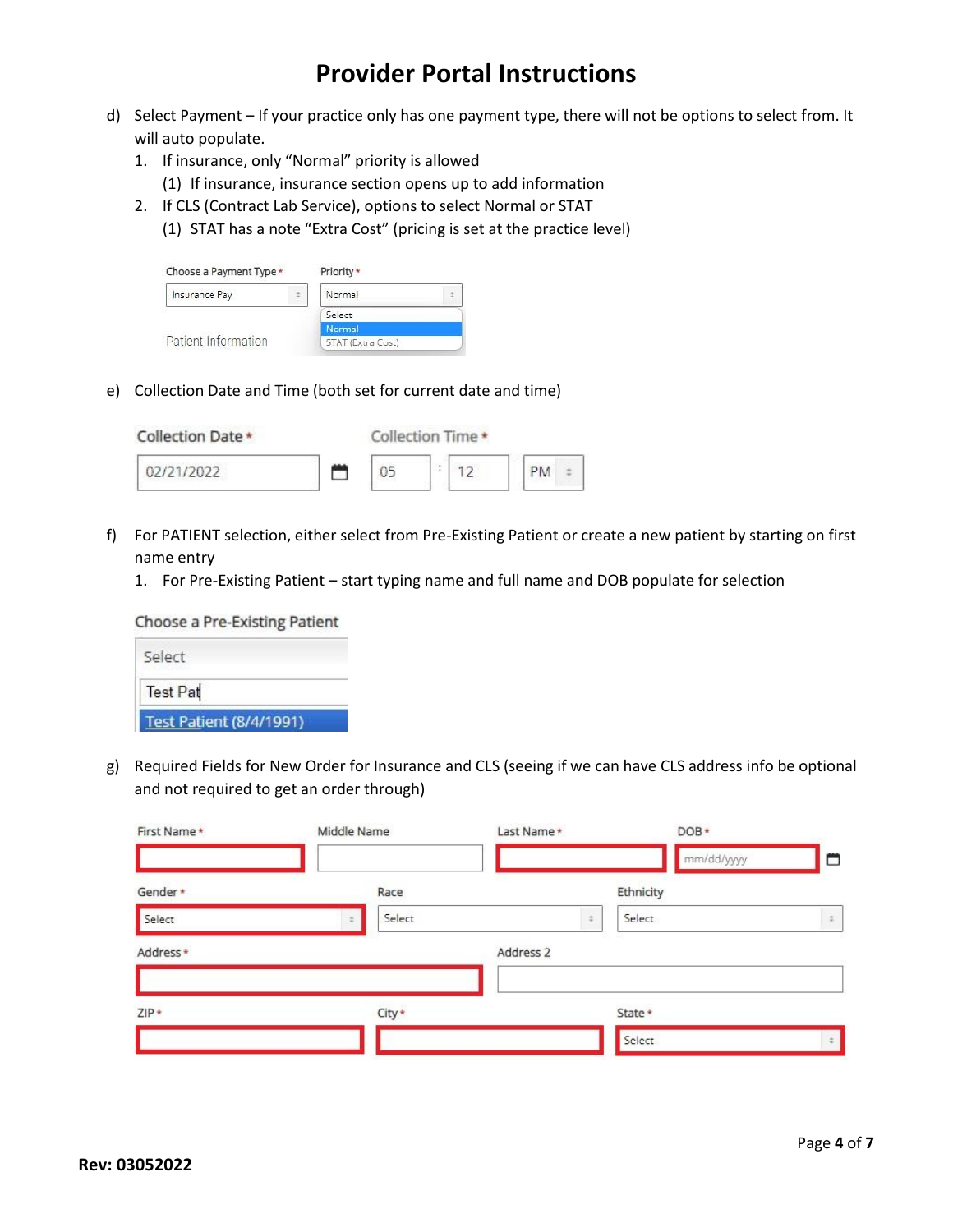- h) Insurance Entry Will auto populate if previously entered in LabLynx
	- 1. Select Relationship to Patient if Self is selected then other sections auto populate name and DOB



2. Required items to create order (\*asterisk items)

| Relationship to Patient * | First Name*           | Last Name* | Insured DOB *      |  |
|---------------------------|-----------------------|------------|--------------------|--|
| Self                      |                       |            | mm/dd/yyyy         |  |
| Insurance Company Name*   | Insurance Policy ID * |            | Insurance Group ID |  |
|                           |                       |            |                    |  |

3. NOT Required but extremely helpful to get and have on record

| Upload Insurance Card (Front) | Upload Insurance Card (Back) |
|-------------------------------|------------------------------|
| Choose File No file chosen    | Choose File No file chosen   |
| Max, file size: 10 MB.        | Max. file size: 10 MB.       |

4. Select Responsible Party or Guarantor Information – if "Self" will auto populate information

| Relationship to Patient * | First Name* | Last Name* |
|---------------------------|-------------|------------|
| Self                      |             |            |

#### 5. Select ICD10 Codes

(1) Type to search for either the specific code number or descriptive word like "cough", "urinary", "infection", "pain", etc

(a) NOTE: DO NOT USE A . IN THE ICD 10 CODES. The list has all ICD 10 codes without a .

| ICD10 Code 1 *                                                    |  |
|-------------------------------------------------------------------|--|
| Select                                                            |  |
| urinary                                                           |  |
| N390   Urinary tract infection, site not specified                |  |
| N401   Benign prostatic hyperplasia with lower urinary tract symp |  |
| R32   Unspecified urinary incontinence                            |  |
| Z87448   Personal history of other diseases of urinary system     |  |
|                                                                   |  |

(2) A second ICD 10 code box will appear after selecting the first PRIMARY ICD 10 code.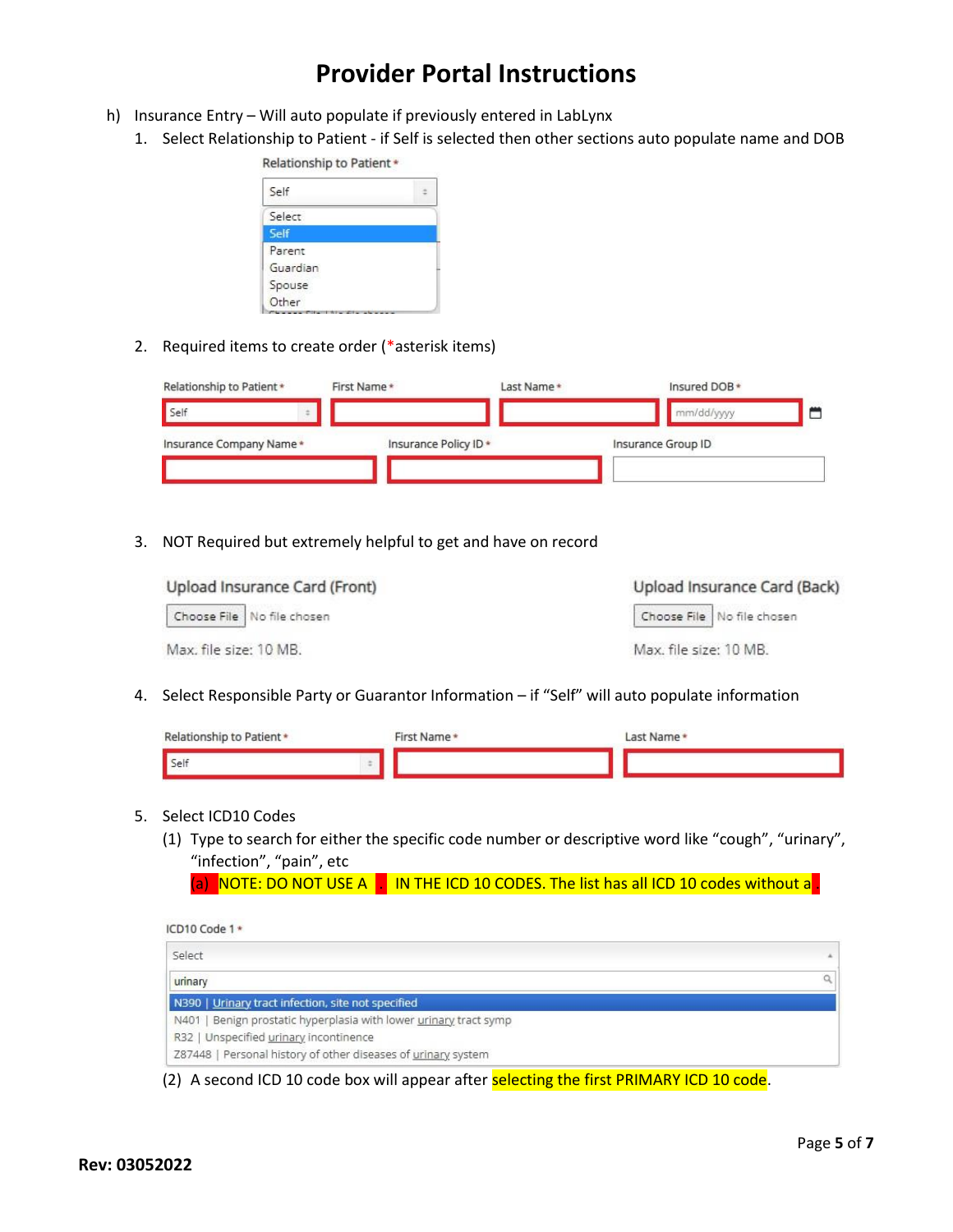- 6. Full Test Menu
	- (1) Practices will be assigned to only see testing they signed up for (Toxicology, Genetics, or Blood or a combination of these)
	- (2) Can add panels or tests 2 ways
		- (a) Type in the Search Tests box and check the test desired

| Amphet                     |  |
|----------------------------|--|
| <b>Blood Testing</b>       |  |
| COVID-19 Testing           |  |
| <b>Genetics Testing</b>    |  |
| <b>Toxicology - Urine</b>  |  |
| <b>Panels</b>              |  |
| □ Amphetamine              |  |
| <b>Tests</b>               |  |
| <b>D/L</b> Methamphetamine |  |

(b) Click into a Department and check the testing options desired

| COVID-19 Testing                                                                                                                                                                  |                                                                                                                                                                                       |                                                                                                                                                  |                             |
|-----------------------------------------------------------------------------------------------------------------------------------------------------------------------------------|---------------------------------------------------------------------------------------------------------------------------------------------------------------------------------------|--------------------------------------------------------------------------------------------------------------------------------------------------|-----------------------------|
| <b>Genetics Testing</b>                                                                                                                                                           |                                                                                                                                                                                       |                                                                                                                                                  |                             |
| Panels                                                                                                                                                                            |                                                                                                                                                                                       |                                                                                                                                                  |                             |
| Respiratory Panel<br>STI Assay<br><b>UTI Assay</b><br>□ UTI Assay w/ABR                                                                                                           |                                                                                                                                                                                       |                                                                                                                                                  |                             |
| <b>Toxicology - Urine</b>                                                                                                                                                         |                                                                                                                                                                                       |                                                                                                                                                  |                             |
| Panels                                                                                                                                                                            |                                                                                                                                                                                       |                                                                                                                                                  |                             |
| Amphetamine<br>Antipsychotics<br><b>Antipsychotics</b><br><b>Aripiprazole</b><br>Barbiturates<br>Benzodiazepines<br>Buprenorphine<br>Carisoprodol<br>Clozapine<br>Cyclobenzaprine | <b>Designer Drugs</b><br><b>DETG/ETS</b><br><b>Ecstasy</b><br>□ Ketamine<br>C <sub>LSD</sub><br>□ Meperidine<br>□ Methadone<br>Methylphenidate<br>□ Mitragynine<br><b>ONaltrexone</b> | □ Nicotine<br>Olanzapine<br>O Opiates<br>Oxycodone<br>O Quetiapine<br>□ Risperidone<br>□ Sertraline<br>□ Tapentadol<br>□ Tramadol<br>□ Trazadone | □ Tricyclic Antidepressants |
| <b>Tests</b>                                                                                                                                                                      |                                                                                                                                                                                       |                                                                                                                                                  |                             |
| Cannabinoids<br>Cocaine<br>DD/L Methamphetamine<br><b>Diphenhydramine</b>                                                                                                         |                                                                                                                                                                                       | <b>D</b> Phencyclidine<br><b>O</b> Phentermine<br>Pregabalin<br>□ Ziprasidone                                                                    |                             |

(3) As panels/tests are checked, they appear above the departments as a review. Each panel/test can be removed if you click the "x"<br> $Full Test Menu$ 

| <b>Search Tests</b>                             |              |                                    |       |                          |
|-------------------------------------------------|--------------|------------------------------------|-------|--------------------------|
| Selected Tests:<br>Clear All                    |              |                                    |       |                          |
| <b>Respiratory Panel X</b><br>Diphenhydramine X | Quetiapine X | <b>Tricyclic Antidepressants X</b> | CBC X | <b>CBC Manual Diff X</b> |
| <b>Complete Metabolic Panel X</b>               |              |                                    |       |                          |
| <b>Blood Testing</b>                            |              |                                    |       |                          |
| COVID-19 Testing                                |              |                                    |       |                          |
| <b>Genetics Testing</b>                         |              |                                    |       |                          |
| <b>Toxicology - Urine</b>                       |              |                                    |       |                          |

- (4) You can collapse each department or leave them open
- 7. Submit Order If information is missing, the areas needing information will be highlighted and need to be corrected before the order will be created. Once fixed, Click Submit again.

| Practice *                 |                         |                |                          |   |                   |           |
|----------------------------|-------------------------|----------------|--------------------------|---|-------------------|-----------|
| <b>Test Practice</b>       |                         | $\overline{ }$ |                          |   |                   |           |
| Choose Physician Account * |                         |                |                          |   |                   |           |
| Select                     |                         |                |                          |   |                   |           |
| Choose a Payment Type *    | Priority *              |                | <b>Collection Date *</b> |   | Collection Time * |           |
| <b>CLS</b>                 | Normal                  |                | 02/23/2022               | ۵ | t.<br>07<br>14    | $PM \div$ |
| This field is required.    | This field is required. |                |                          |   |                   |           |

New Order